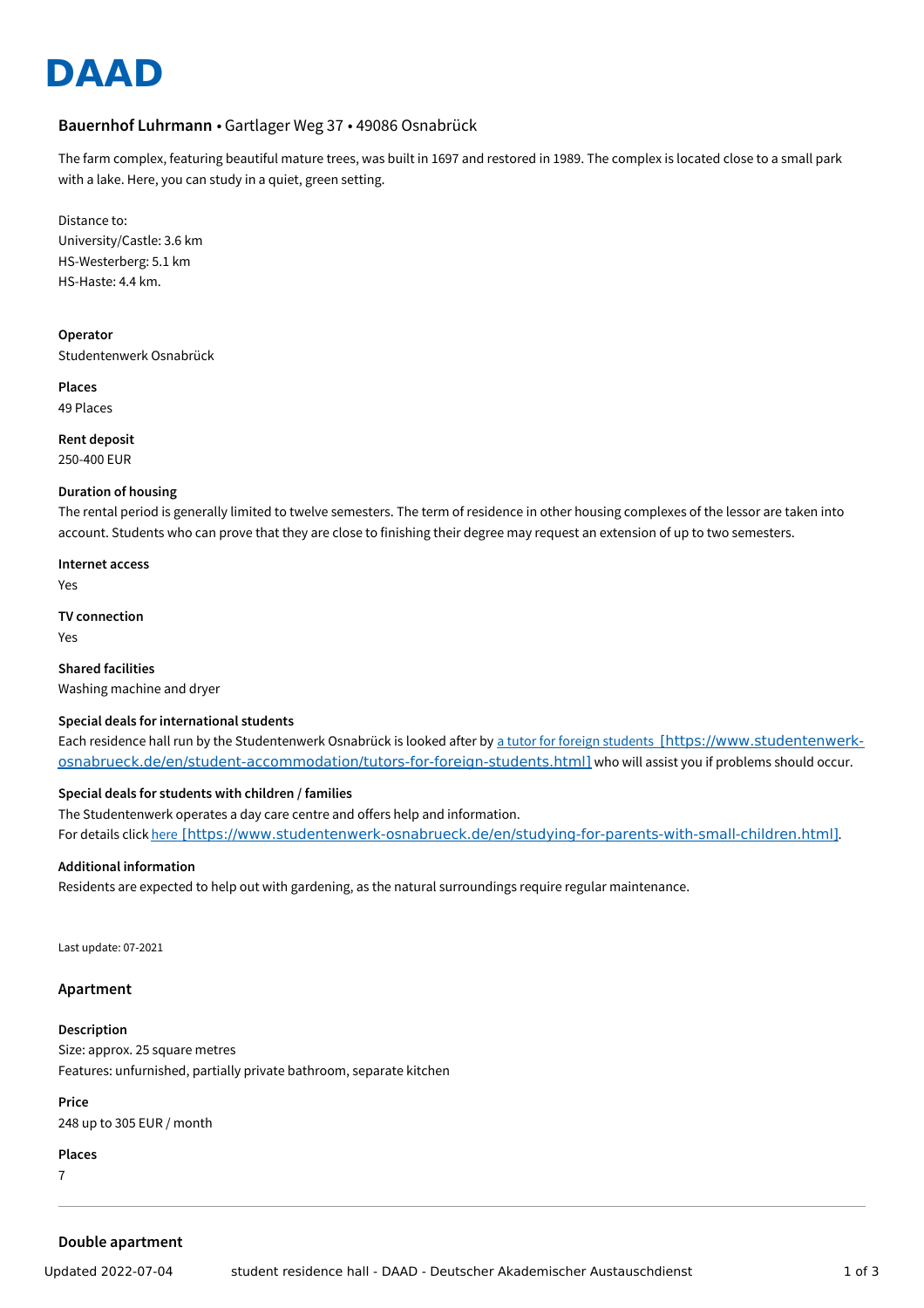# **Description**

Size: 32 square metres Facilities: pantry kitchen and bathroom

**Price**

333 EUR / month

# **Places**

2

# **Single room in flat share**

### **Description**

Size: 14-25 square metres

Features: unfurnished, shared kitchen and bathroom

In the old stone house building, there are single rooms with a kitchen and bathroom shared by four people; in the former stables, there are single rooms in shared apartments, including kitchen and bathroom shared by three to four people; in the old outbuilding, there are single rooms, a shared kitchen, a bathroom, and a guest bathroom, all shared by seven students.

### **Price**

206 up to 305 EUR / month

**Places**

40

# **Standard application procedure**

## **Application requirements**

Eligible for living in a student hall of residence are students of universities that are covered by the Studentenwerk Osnabrück. PhD candidates, assistant lecturers and "Referendare" (trainee teachers and lawyers) may not apply for a room.

## **Application deadline**

You can apply at any time.

## **Application**

Please apply online [\[https://www.studentenwerk-osnabrueck.de/de/wohnen/online](https://www.studentenwerk-osnabrueck.de/de/wohnen/online-bewerbung/bewerbungsformular.html)bewerbung/bewerbungsformular.html].

Please note: The required charge of 10 EUR has to be remitted within seven days and your registration certificate has to be submitted by mail as soon as possible.

# **Exchange students from partner universities**

Exchange students from partner universities can apply for accommodation in the student halls of residence operated by Studentenwerk Osnabrück [\[https://www.studentenwerk-osnabrueck.de/en/homepage-news.html\]](https://www.studentenwerk-osnabrueck.de/en/homepage-news.html) (Student Services) through the International Office.

Currently, there are furnished rooms in the following halls of residence:

- Alte Fabrik
- Dodesheide
- Jahnstraße
- Leggeweg
- Lüstringer Straße
- Salzmarkt
- Sedanstraße
- Ziegelstraße

To secure a room, you must send the online application for accommodation ([link|instruction [https://www.uni-

osnabrueck.de/fileadmin/documents/public/2\_studieninteressierte/2.05\_studieninteressierte\_ausland/austauschstudie Updated 2022-07-04 student residence hall - DAAD - Deutscher Akademischer Austauschdienst 2 of 3